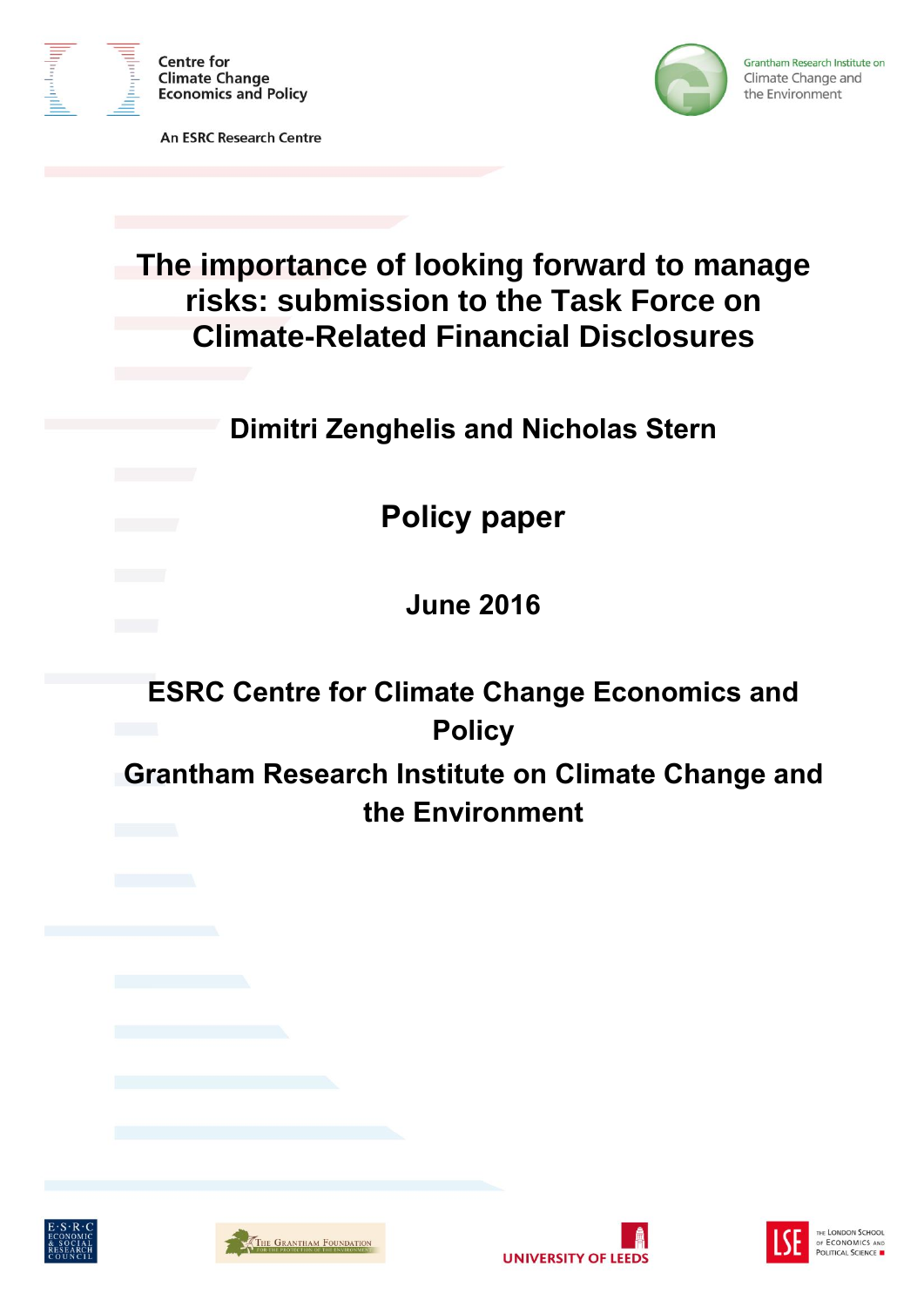# **The Centre for Climate Change Economics and Policy (CCCEP)** was

established in 2008 to advance public and private action on climate change through rigorous, innovative research. The Centre is hosted jointly by the University of Leeds and the London School of Economics and Political Science. It is funded by the UK Economic and Social Research Council. More information about the ESRC Centre for Climate Change Economics and Policy can be found at: http://www.cccep.ac.uk

# **The Grantham Research Institute on Climate Change and the**

**Environment** was established in 2008 at the London School of Economics and Political Science. The Institute brings together international expertise on economics, as well as finance, geography, the environment, international development and political economy to establish a world-leading centre for policy-relevant research, teaching and training in climate change and the environment. It is funded by the Grantham Foundation for the Protection of the Environment, which also funds the Grantham Institute for Climate Change at Imperial College London. More information about the Grantham Research Institute can be found at: http://www.lse.ac.uk/grantham/

This policy paper is intended to inform decision-makers in the public, private and third sectors. It has been reviewed by at least two internal referees before publication. The views expressed in this paper represent those of the author(s) and do not necessarily represent those of the host institutions or funders.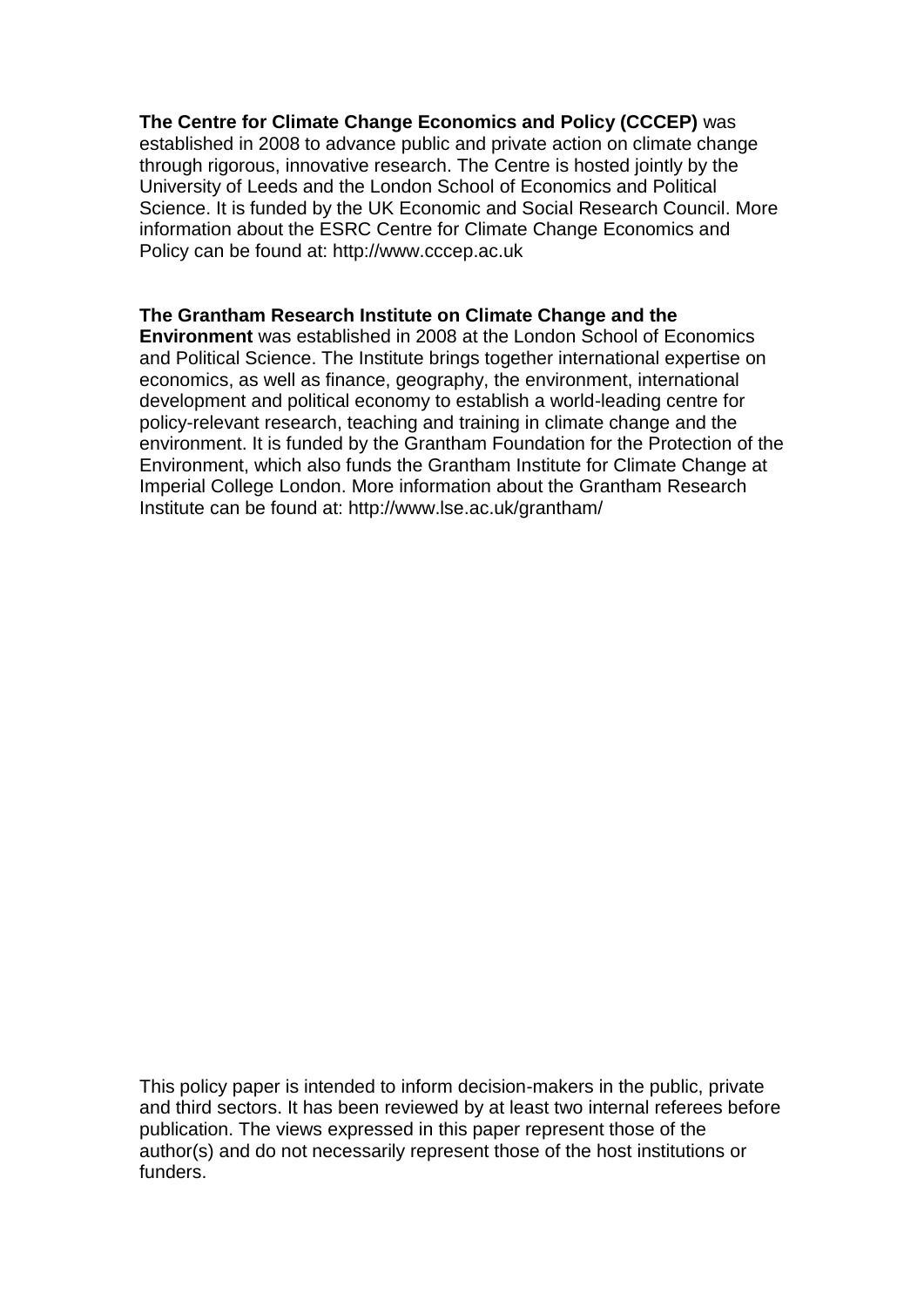#### **The Importance of Looking Forward to Manage Risks**

# **Task Force on Climate-Related Financial Disclosures, Phase I. Submission by the ESRC Centre for Climate Change Economics and Policy and Grantham Research Institute on Climate Change and the Environment at the London School of Economics and Political Science**

## **Dimitri Zenghelis and Nicholas Stern<sup>1</sup>**

## **June 2016**

#### **Summary**

 $\overline{a}$ 

Shifts in our climate and in associated climate policies provide potentially profound implications for the economy. Climate risks threaten to transform how and where humanity lives, reversing recent gains in development and mass poverty reductions and increasing the likelihood and scale of migration and conflict. The next 20 years will be critical in bringing about immense transformations of the global economy and the ways in which goods and services are produced, distributed and consumed. The global economy is still overwhelmingly dependent on oil, gas and coal, which make up almost 80% of primary energy use<sup>2</sup>. Fossil carbon emissions have to be reduced to zero if global temperature is to be stabilised, leaving open the potential for the mass scrapping and stranding of productive assets if the transition is not well managed.

Under the Paris Agreement, reached at the  $21<sup>st</sup>$  session of the Conference of the Parties to the United Nations Framework Convention on Climate Change in December 2015, almost every country in the world has committed to cutting annual emissions of greenhouse gases over the coming 10-15 years, and accepted a long-term path towards complete decarbonisation. The scale of investment in low-carbon energy such a transition will require is already shifting investor expectations, leading to predictions of further cost reductions as global markets expand and as technological innovation is induced. The value of high-carbon assets, such as the stocks of coal mining companies, is in decline and investors are increasingly analysing the risks to such assets which further climate policy may bring<sup>3</sup>. At the same time, huge opportunities are emerging for innovators in renewable energy and energy efficiency technologies offering the potential to significantly boost the global economy's long run productive potential.

<sup>&</sup>lt;sup>1</sup> Professor Lord Stern of Brentford is Chair of the ESRC Centre for Climate Change Economics and Policy and the Grantham Research Institute on Climate Change and the Environment at the London School of Economics and Political Science, and President of the British Academy; Dimitri Zenghelis is Co-Head of Policy at the Grantham Research Institute on Climate Change and the Environment at the London School of Economics and Political Science.

<sup>&</sup>lt;sup>2</sup> World Energy Outlook Special Report 2015: Energy and Climate Change, International Energy Agency

 $3$  See Unburnable Carbon 2013: Wasted capital and stranded assets, Carbon Tracker and Grantham Research Institute on Climate and the Environment, London School of Economics. See also Atif Ansar, Ben Caldecott and James Tilbury: 'Stranded assets and the fossil fuel divestment campaign: what does divestment mean for the valuation of fossil fuel assets?' 2013 October. Stranded Assets Programme, Smith School of Enterprise and the Environment, University of Oxford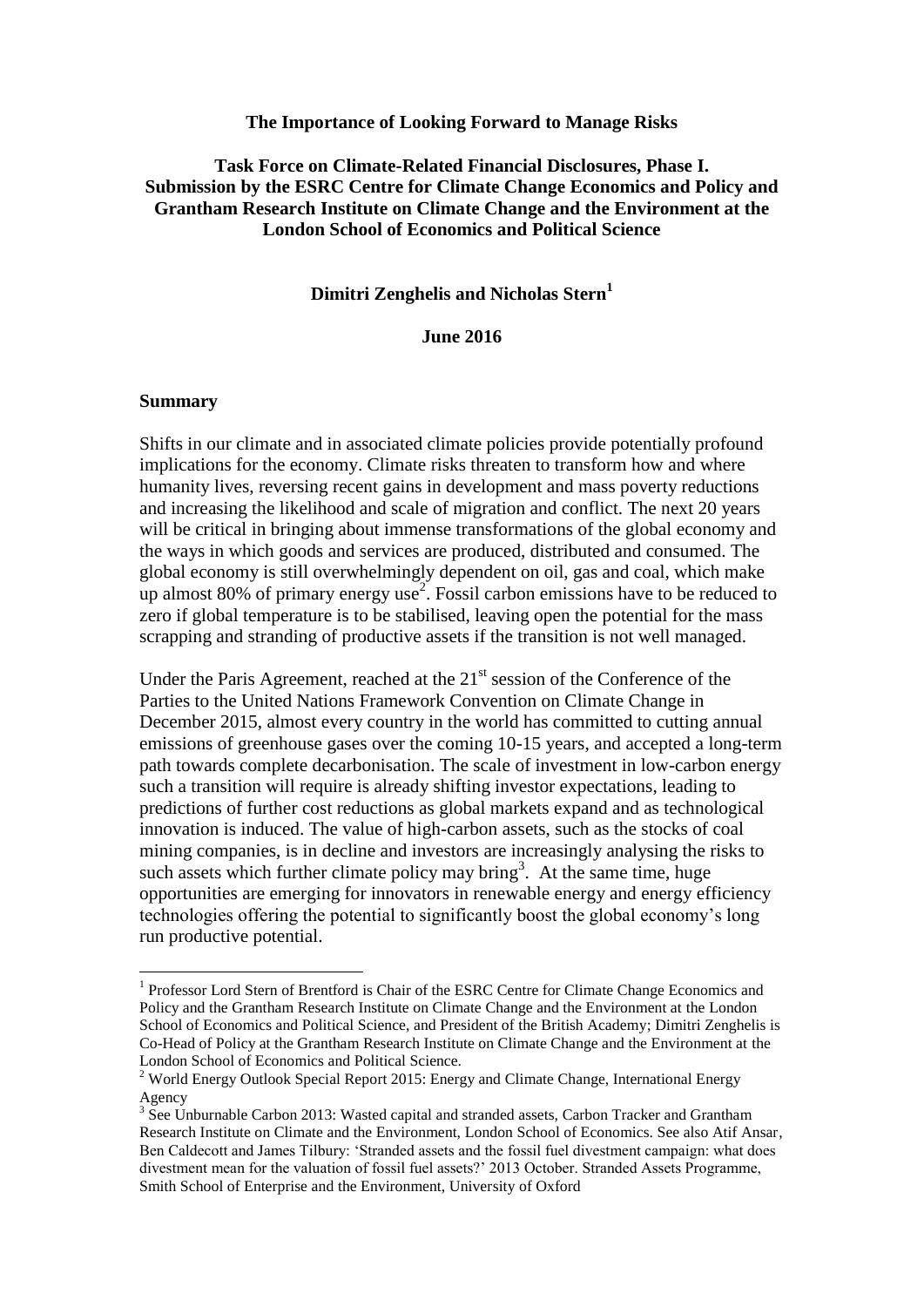Policy-makers increasingly understand this and recognise the short-term benefits from effectively managing a low-carbon transition in terms of energy efficiency, energy security, urban pollution, congestion and generating innovation. This makes ambitious decarbonisation policy more likely and underlies growing business sector support for the Paris agreement.<sup>4</sup> By contrast, business models reliant on the assumption that governments were not serious in Paris are looking increasingly vulnerable.

The importance of effective disclosure is immediate. Actual or expected changes in policy, technology and physical risks as well as the threat of litigation could prompt a rapid reassessment of the value of a large range of assets as changing costs and opportunities become apparent. Our focus is not the detailed methodology associated with streamlining the process of disclosure, crucially important though this is. Our aim is to make sure that the top-down macroeconomic motivation for this exercise the need to limit systemic risk through an orderly adjustment in asset valuation, prevent avoidable financial loss and avoid locking in to stranded assets—is clearly integrated into the framing of the programme, in order to ensure the most effective provision of relevant information to investors. To achieve this requires careful assessment of forward-looking business risks and stress-testing against possible scenarios, acknowledging that many risks are mutually reinforcing and could unfold rapidly.

Specifically, we recommend the Task Force:

- 1. provides a clearer up-front articulation and unbundling of material risks, matched to the need for corresponding data and statements on forward strategy;
- 2. tackles the marginalisation of non-physical risk in the report, and therefore the issue of exposure on account of carbon-intensity of business activities;
- 3. most importantly, tackles the absence of a forward-look assessment of business vulnerability and ensures businesses provide an answer to the question "what strategy is in place to transition business models to ones that remain valuable if ambitious climate policies are imposed, or if disruptive climate impacts apply?"

# **Public consultation**

As part of its stakeholder outreach and engagement strategy, the Task Force on Climate-related Financial Disclosures (TCFD) launched a public consultation on its Phase I report which set out the scope and high-level Objectives of the Task Force. This is in advance of the Phase II report, which is due to be delivered to the FSB by December 2016 and is tasked with addressing points arising from Phase I and setting out specific recommendations and guidelines for voluntary disclosure. A finalised report to be published around February 2017. This is a submission by the ESRC Centre for Climate Change Economics and Policy and Grantham Research Institute on

 $\overline{a}$ <sup>4</sup> Global Commission on the Economy and Climate, Better Growth, Better Climate, New Climate Economy, 2014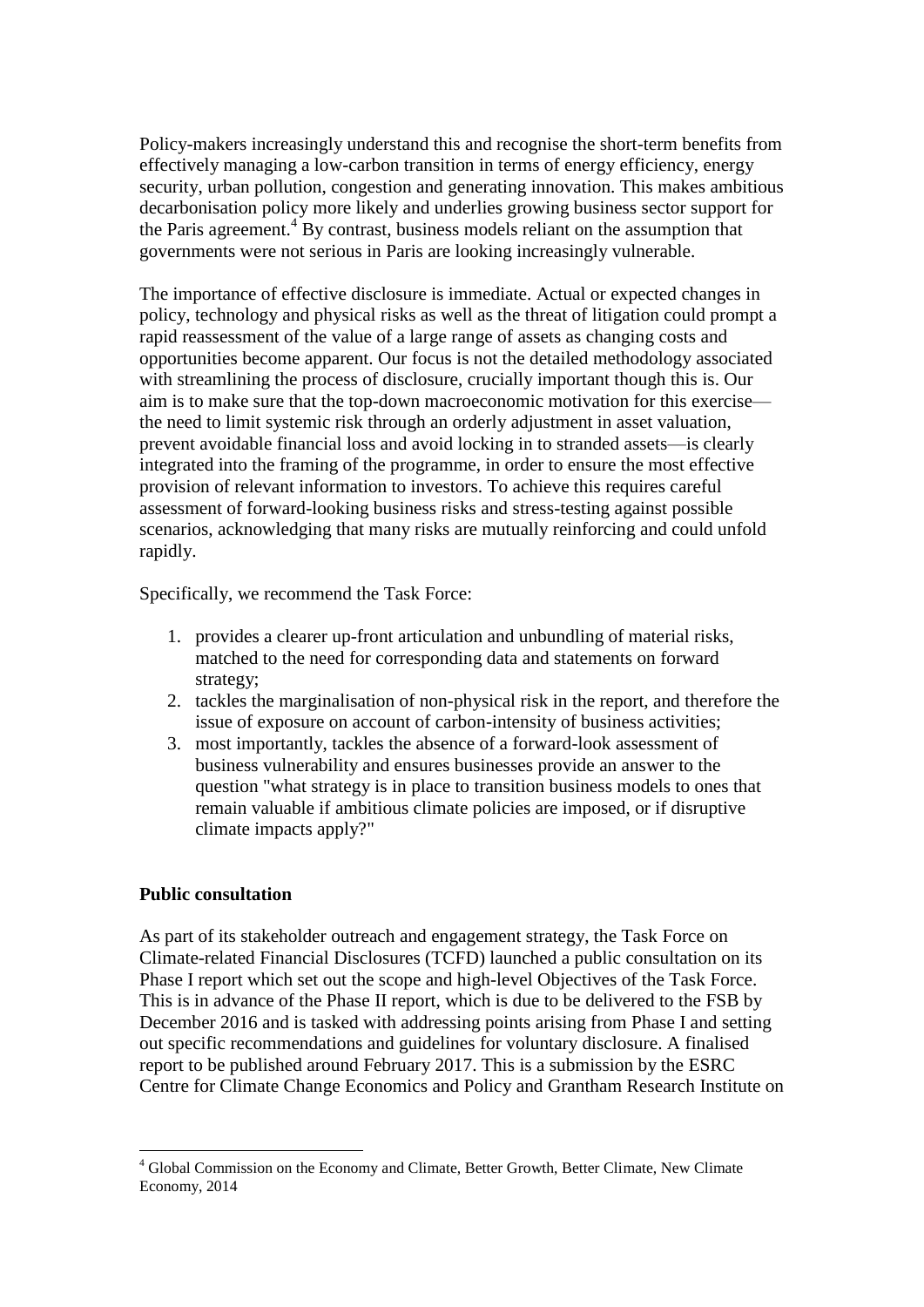Climate Change and the Environment at the London School of Economics and Political Science [in consultation] with the Carbon Disclosure Project.

The Phase I report is a scoping exercise and therefore not intended as a preliminary assessment or even a synthesis of substantive issues. Its primary aim is to develop recommendations for issuers of public securities, listed companies, and key financialsector participants with a target audience of investors, creditors and insurance underwriters. It outlines requirements in terms of governance and metrics, to develop a common and baseline set of recommendations for the voluntary adoption of leading practices for company disclosure.

The Task Force's primary objective is to design a set of recommendations to:

- promote alignment across regimes and address inconsistencies in disclosure practices;
- address a lack of context for information;
- ensure consistent and comparable reporting throughout the G20;
- focus on material "climate-related" risks;
- improve the ease of both using and producing financial disclosure.

In response to the Phase I consultation we recommend the following.

# **Recommendations**

# **1. Articulate and unbundle material risks**

This initiative is driven by the expectation that climate-related disclosures should help users determine whether companies or investors have established and implemented an effective risk management process, including key risk indicators and key performance indicators, and are committed to continuous improvement. This will:

- enable more consistent and appropriate pricing and distribution of risks throughout markets;
- reduce the potential for financial instability by reducing the likelihood of large, unexpected changes in value (due to abrupt changes in asset prices or expected future cash flows).

The Phase I report acknowledges that "Climate impacts" may pose risks to economic and financial activity through multiple channels, a wide range of information can be included under the heading of "climate," which, in turn, affects information to be disclosed under various regimes.

The report further acknowledges varied impacts over time, geography, and industry and even among individual companies. Different companies may require different disclosures that reflect the nature of their business and the specific risks they face. This requires judgment when determining what information is most suitable and appropriate for disclosure.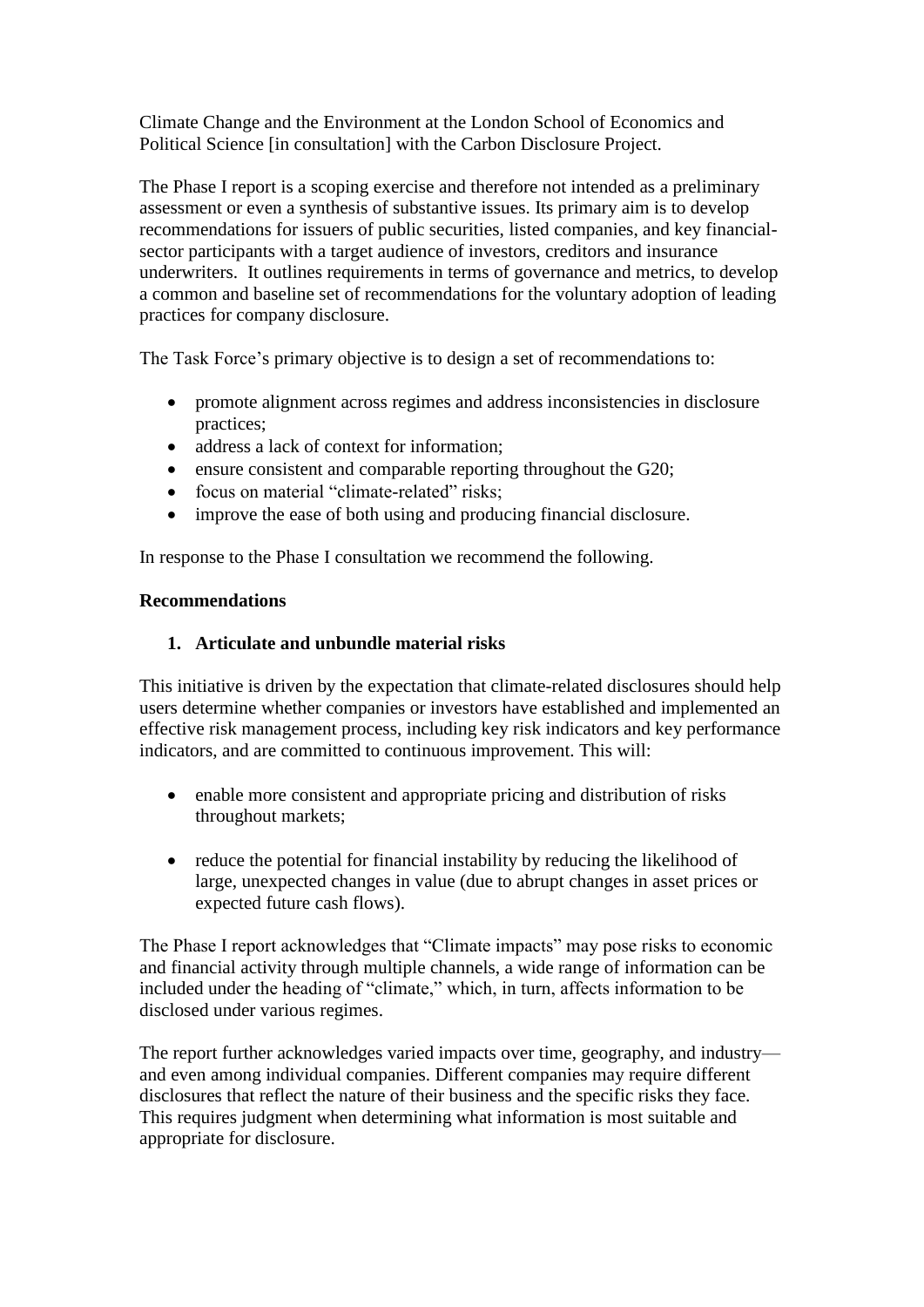Changes in our climate and in associated climate policies provide potentially profound implications for individual business and the economy as a whole. In order to facilitate the stated aim of providing materially relevant, coherent and verifiable metrics and information, we recommend the Task Force more clearly identifies a taxonomy of key risk at the start. Terms such as "*climate-related risks*"; "*climate-related issues*"; "*climate impacts*" need to be defined, for example in the case of sentences such as "to enable a variety of financial market participants to better understand the *concentrations of carbon-related assets*". A taxonomy of terms is necessary to arm the reader with the information they need.

We recommend that the material specified in table 3B on page 24 of the report as used to guide the principles for financial disclosure. This will enable the report to match risks with corresponding corporate and financial activities and metrics. The table delineates:

- Physical risks: these can be event-driven and occasional (acute) or relate to longer-term changes in precipitation, temperature, and weather patterns (chronic).
- **Nonphysical Risks**: these can be grouped into four categories:
	- o policy/legal/litigation;
	- o technological changes;
	- o market and economic responses (e.g., consumer preferences);
	- o and reputational considerations.
- **Opportunities** including commercial benefits.

The full array of risks cannot be comprehensively described with precision, but we recommend some assessment of likely risks. For example, the landscape of key physical risks such as vulnerability of plant, equipment and infrastructure, upstream supply lines and availability of resources as well as depleted markets whose purchasing power is eroded by climate impacts needs to be mapped. This is a prerequisite for determining what data and information is pertinent to the assessment of risks. We also recommend that the Task Force seek information on vulnerability to risks without a known distribution: so-called 'Knightian' or deep uncertainty or 'unknown unknowns'. This is more challenging, but backward looking historical examples (such as the history of Eastman Kodak or Nokia) may provide insights on risks associated with rapid change and assist investors in adopting of formal techniques such as robust decision making.

# **2. Tackles the marginalisation of nonphysical risk**

We recommend the Task Force place greater emphasis on nonphysical risks, a clear description of which does not emerge explicitly until p.21. Non-physical or 'carbon' risks associated with policies, technologies and litigation are more likely to impact the day-to-day activities of financial markets and lead to more rapid changes in valuation. The recent signing of the Paris Agreement on climate change can be seen as evidence of nonphysical risks materialising as policy-makers agree to national decarbonisation plans (many of these driven by an enhanced perception of national self-interest, for example from managing economic transitions, benefiting from associated gains in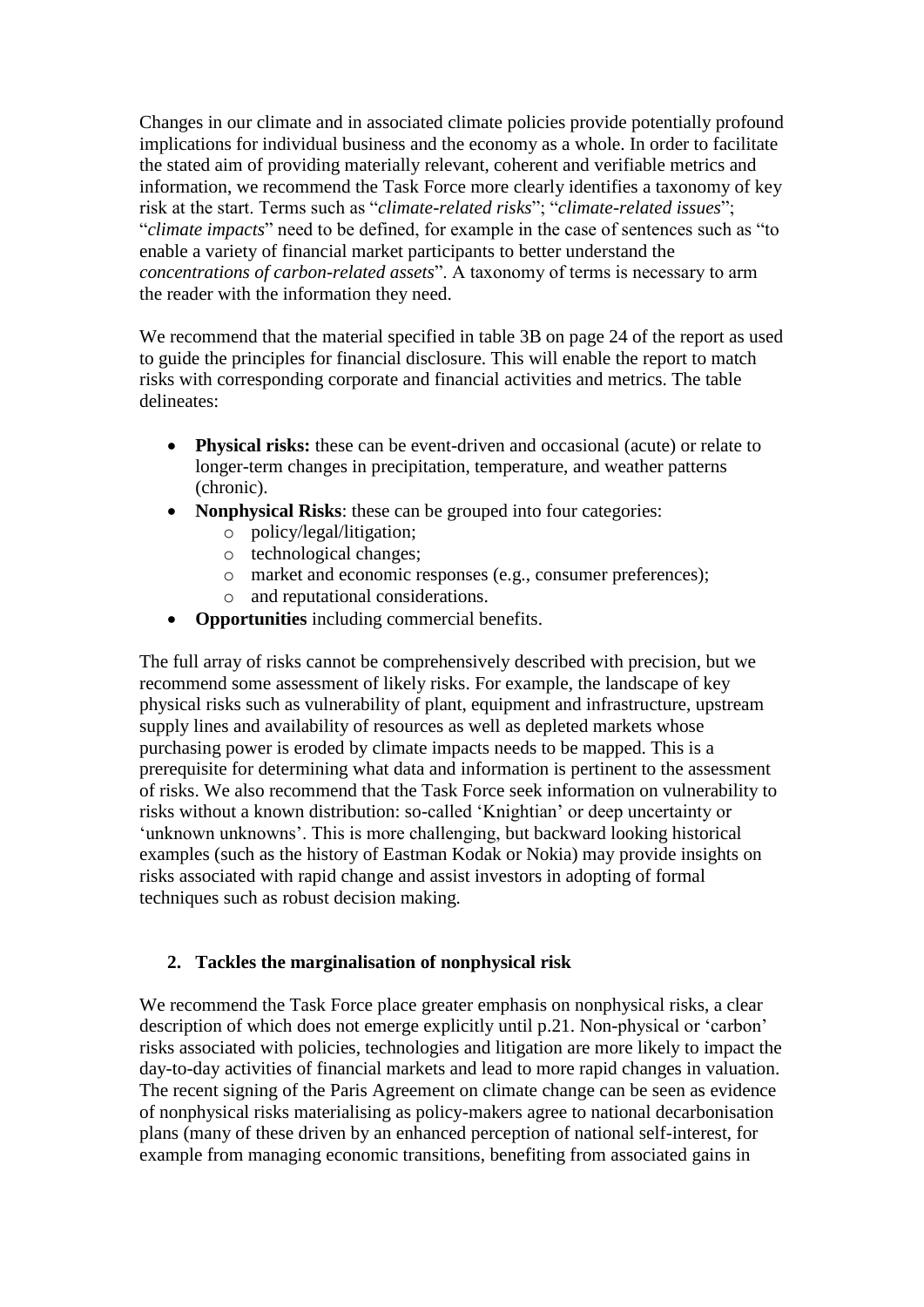efficiency and reductions in air pollution and opportunities in developing low-cost renewable technologies).

Pfeiffer et al (2016) analyse concentrations of greenhouse gases in the atmosphere and conclude that in order to meet the two degree target (with 50% probability) no new emitting electricity infrastructure can be built after 2017, unless other electricity infrastructure is retired early or retrofitted with carbon capture technologies. This highlights the gap between what politicians have signed up to in Paris and what markets and fossil fuel companies are assuming. This gap should alarm policy-makers and central bankers: it suggest either asymmetric information or a lack of credibility in policies. This underlies the creation of a Task Force to focus on information and disclosure to allow proper pricing.

The speed at which such re-pricing occurs is uncertain and could be decisive for financial stability. If the transition is orderly then financial markets will likely cope. But as Mark Carney recently noted "there have already been a few high profile examples of jump-to-distress pricing because of shifts in environmental policy or performance<sup>5</sup><sup>35</sup>. Moreover, it is clear that the subcategories of nonphysical risk listed in table 3B are not independent but co-vary and indeed are mutually reinforcing. Most obviously, a focused policy effort can lead to enhanced deployment of new technologies whose costs would be expected to come down as a result. Lower technology costs in turn make the application of decarbonisation policies more politically and economically palatable. This can generate positive feedback mechanisms which can lead to rapid step-changes.

Conceptually, a variety of studies have identified that innovation and deployment of new technologies at times of structural change is 'path-dependent' (Romer, 1990; Aghion and Howitt, 1992; Solow 1994, 1998; Krugman 1991; Shleifer, 1986; Krugman, 1991; Matsuyama, 1991, Redding 1996 and more). This means that at first, innovation and research tends to focus on further improving technologies and networks that are already established. However, if change is pushed, say, by technological breakthroughs (the shift from horses to combustion engines, canals to railways, kerosene to electricity) or credible and deliberate mission-orientated policy, feedback loops in the innovation process interact across the economy, prompting institutional and behavioural change and the possible emergence of new scale economies (Aghion et al. 2014).

A current example of the difficulty in overcoming such lock-in is the challenge of developing electric vehicle infrastructure (Eberle and von Helmont, 2010). If electric vehicle infrastructure becomes established, the incentives to conduct research and development on electric cars will increase substantially relative to fuel cell or combustion engine vehicles. Since the Industrial Revolution firms have been routinely exploiting this path dependence in technology adoption and network effects in order to diffuse their innovations and create new markets (Bessen, 2014). For example, realising that fossil-driven networks are hard to dislodge, in June 2014 Tesla Motors

 $\overline{a}$ 

<sup>&</sup>lt;sup>5</sup> 'Breaking the tragedy of the horizon - climate change and financial stability'. Speech by Mark Carney,

<sup>29</sup> September 2015 at Lloyds of London. Available at:

http://www.bankofengland.co.uk/publications/Pages/speeches/2015/844.aspx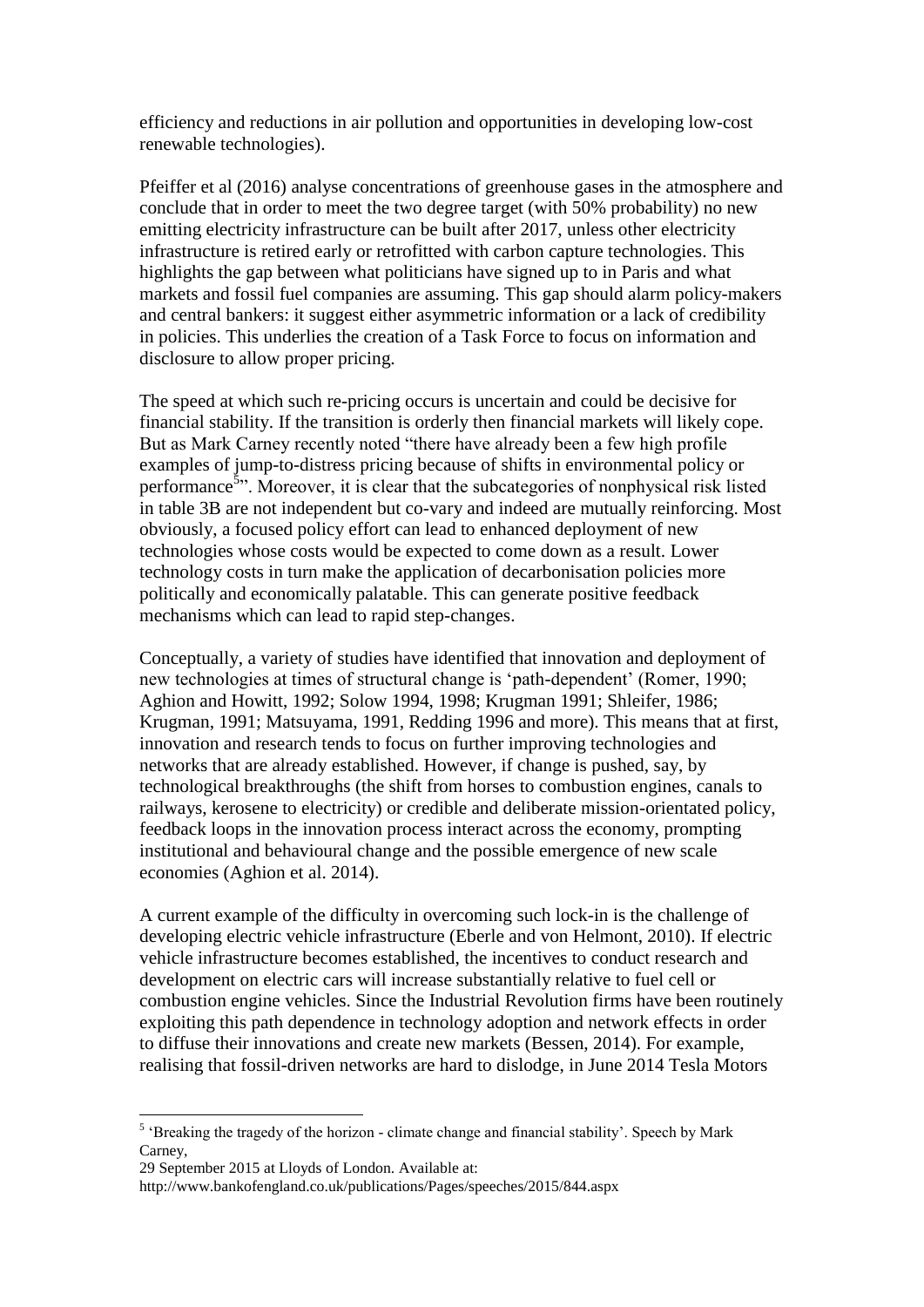announced they would effectively make their electric vehicle patents public. Toyota followed suit.

The emergence of a tipping point from one status quo to another may be facilitated by, but not reliant on, falling technology costs. Declines in technology costs can feed the cycle and make it self-reinforcing as new path-dependencies and expectations are created. The potential for unit costs to fall as new technologies are developed and benefit from learning and experience, and as engineers learn how to cheaply install, connect and repair technology, is higher for many new technologies than for long established incumbents. This has already allowed solar photovoltaic and onshore wind technologies to become competitive with gas and coal in a number of global locations, even without a strong carbon price. The cost of solar PV modules fell by a factor of five in the five years post-2008. As, planning institutions are updated and new networks are built or transfigured, then it is possible that the costs of new energy systems will fall further, and close (or exceed) the gaps with conventional energy sources (Bloomberg NEF, 2011; EPIA, 2011).

Tipping dynamics further result from the fact that the perceived payoff to action to decarbonise by any single agent will be a function of what others are expected to do. Once enough players shift, for example in markets such as China, the US and the EU, the rest will quickly follow. Technology and finance costs are expected to fall while markets are expected to grow. This is why such risks are often termed 'transition risks', which is intended to portray a sense of the dynamic process in which paths become reinforcing.

The point here is not that such tipping dynamics are about to happen, they might or might not. But if they do, change could be rapid. Investors will rightly demand that firms have made appropriate contingency plans for such potential rapid changes, even if such changes remain one scenario among many. Put another way, it is becoming increasingly risky for companies to pin all business strategies on the assumption that extensive decarbonisation will not happen, for example, on the basis because of (mostly backward-looking) lack of political will.

It is also worth noting that the column labelled 'opportunities' in table 3B constitutes a subset of nonphysical risk. Political risk will apply with greater force to the losses of incumbents than to the equally valuable opportunities of new entrants. This is because in a representative political system such as the UK the losers will be more effective at lobbying politicians than potential winners. From the perspective of overall economic and financial risks, winners and losers should be treated equally, with the valuation of new sectors exploiting opportunities offsetting the decline in value of less productive and slow growing sectors.

Finally, we note that physical and non-physical risks can co-vary. Sudden catastrophes may be followed by acceleration in policy effort to decarbonise. Consider the impact of a powerful hurricane in Florida. This is likely to spawn extensive litigation and powerful lobbying which might prompt a swathe of policies to rein in emissions and build climate resilience. Such co-variance has important implications for the rapidity and distribution of potential risks, given the possibility of positive feedback.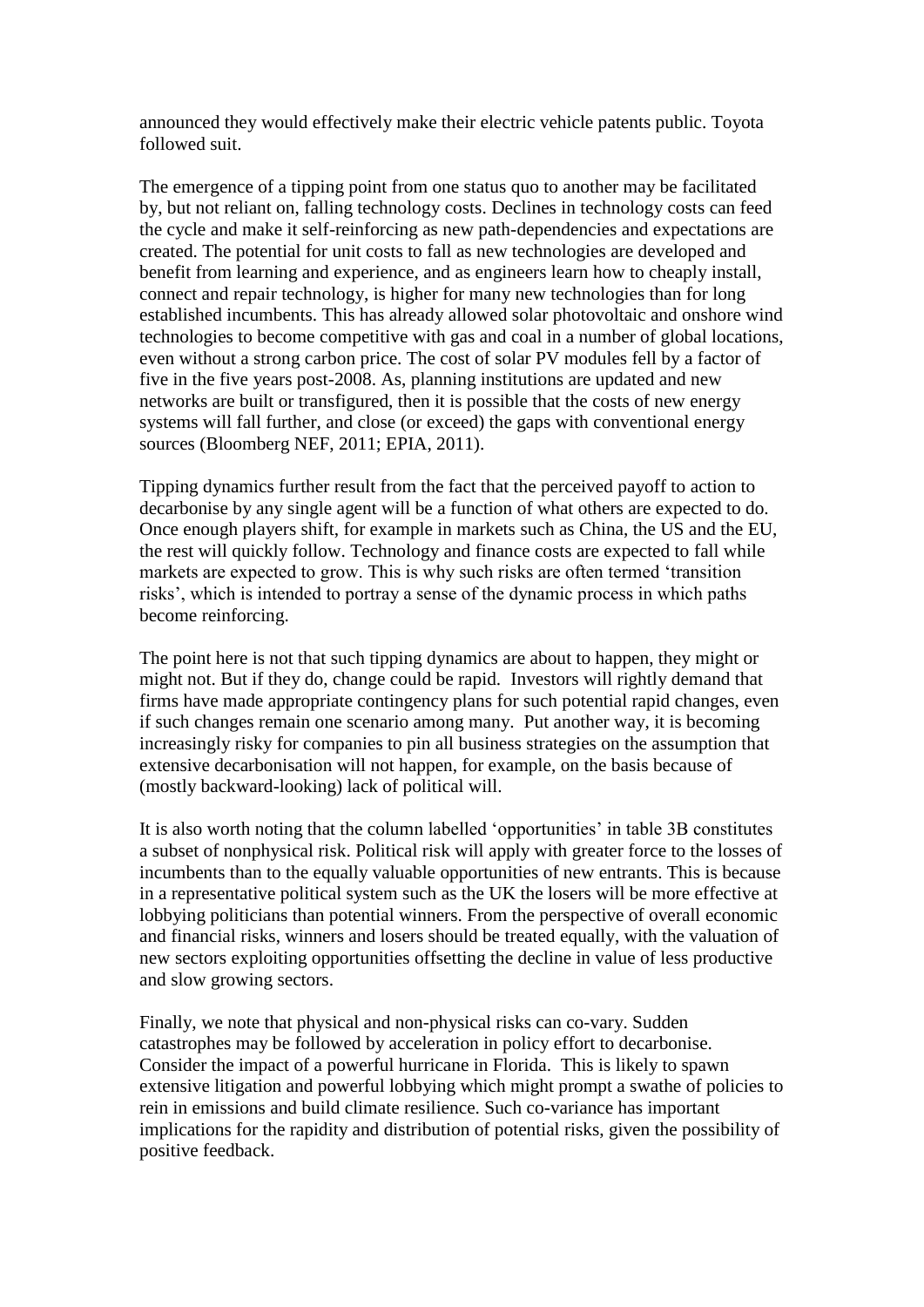# **3. Tackles the absence of a forward-look assessment of business vulnerability**

"Climate risks", broadly defined, are expected to increase with time. Consequently, the vulnerability of companies will depend on their forward strategies rather than their backward performance. In such circumstances, all companies will benefit from building resilience and planning for decarbonisation, through access to new technologies and markets and compliance with new policies, but the degree to which they expect to benefit will depend on the costs of taking action and the distribution of risks. Some will be more exposed than others, but even in heavily carbon entangled sectors, competitive losses can be limited or avoided through proactive attempts to transform production processes and business models.

The report acknowledges that mandatory and regulatory frameworks generally do not require dynamic or forward-looking disclosures or a framing in terms of risk assessment and strategic decisions to cope with risks. But in order to assess material risks, the Task Force needs to start tackling the absence of a forward-look assessment of business vulnerability. It is likely that all businesses will need to have an answer to the key question "what strategy is in place to transition business models to ones that remain valuable once ambitious climate policies are in place?" Similar questions relating to exposure to physical risks and future-proofing business models will have to be formulated, these varying according to different sectors' exposure.

Financial corporations and larger fossil fuel companies should be encouraged to undertake explicit sensitivity analyses and stress-tests, bearing in mind that many risks may be systemic and co-vary. Testing a company's future viability against different carbon prices and regulations would be one way of teasing out the implicit assumptions in their forward planning.

We feel that it would be a wasted opportunity if the Task Force were to merely 'rubber stamp' existing disclosure, such as that collected by the Carbon Disclosure Project (CDP). There is no shortage of available financial data. The danger is that too much data that is not salient is collected. The metrics needed to quantify a forward assessment are less straightforward than, say, data on emissions, but a simple yet credible forward-looking statement of strategy may be more valuable in informing investors than reams of backward-looking data. Resilience requires the presence of forward risk management and hedging strategies. In addition to answering the question "what is your most likely scenario?" investors will seek to ask "what will you do in alternative scenarios such as a net zero emissions world?" The answer to this puts market players in a better position to assess market capitalisation.

For example, if an oil company does not believe global policy makers will adopt the measures necessary to attain the decarbonisation outlined in the Paris Agreement, then they need to be explicit about this. From an investor point of view, it is one thing for a business to assume that governments were not serious in Paris, but it is quite another to pin their entire strategy on this being so. They need to address the overarching "what if" question outlined above. A resilient strategy needs to account for a number of possibilities.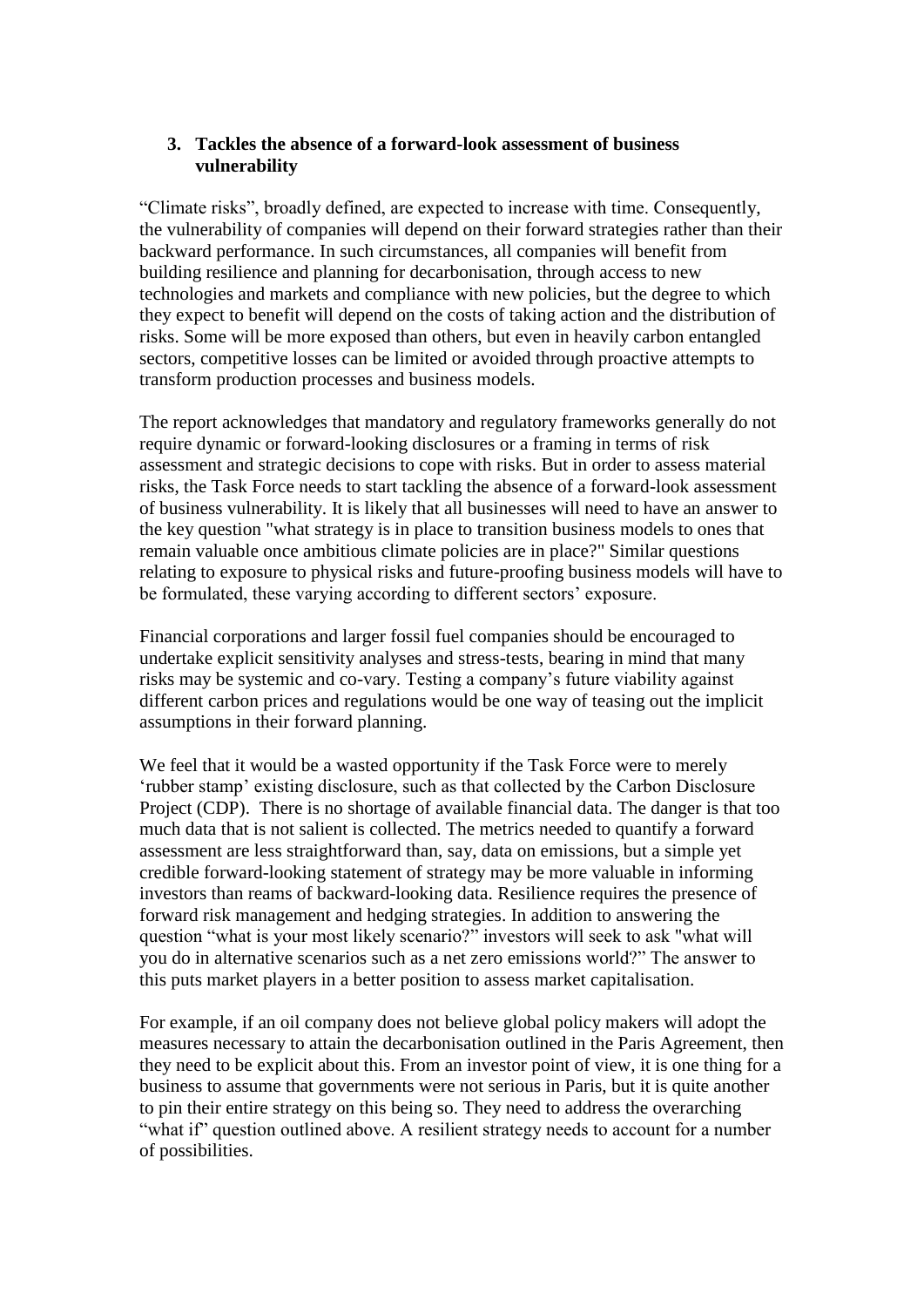By way of example, it is not outlandish to conceive a breakthrough in battery storage technologies over the next two decades which might resolve problems with intermittent generation of electricity and induce a 'breakthrough' in the roll out of electric vehicles. Elon Musk, CEO of Tesla Motors, among others has sunk significant investment on just such a transition. A dynamic evolution of this type might be policy-led or policy-inducing (both being mutually reinforcing) but the point is that company business models would be vulnerable to such a risk. Such rapid change scenarios need to be on companies' radars. In addition to what risks are considered, we recommend that companies explicitly disclose how such risks are considered, for example whether they are considered at board level or through an a separate compliance unit?

We recommend that the Task Force ask CEOs and CFOs to articulate their positions on such questions in order for investors to take an informed view on risks. If oil company X has no response to the "what do you do in a net zero emissions world", then better to know that now so that their market capitalisation can fall in a gradual way. If coal company Y's response is "carbon capture and storage will save us", then investors can ask what it is doing to promote that solution, and whether they believe governments are backing them? If oil and gas company Z's response is "diversification and eventual transition to renewable energy will keep us ahead of the game", then the market will assess their portfolio of investments in renewables to see if it goes far enough?

These are hypothetical examples, but they offer an indication of the kind of forwardlooking frameworks that could be applied. Such questions would ideally be framed in a format such that answers are comparable across companies and sectors and usable by regulators. The Task Force can build on the Carbon Tracker Fossil Fuel Transition Blueprint, which provides a roadmap for individual companies to adapt their business practices and models consistent with an energy transition that delivers a climate secure global energy system $6$ . In the longer term, a further set of questions might be aimed at national governments to help ensure they have economic strategies sufficiently diversified to limit sovereign exposure to climate risks. Such frameworks might be established in collaboration with the International Monetary Fund and the Multilateral and Regional Development Banks.

# **Conclusion**

 $\overline{a}$ 

Climate risks and climate policies are likely to have a profound impact on firms in the global economy in the years to come. The commitments expressed by almost every country in the world in the recent Paris Agreement cannot be safely dismissed. "Climate risks" (whether physical or nonphysical) must be clearly identified and business resilience assessed against them. Many of these risks are not independent but will co-vary, making a possible transition and price adjustment in the valuation of assets very rapid. What matters for "climate risk" is that companies have a strategy in place to transition their business models to ones that are valuable once serious climate policies are in place, or once climate damages have accrued. This needs to be formulated into specific forward-looking strategies and scenarios, broken down by components regarding policies, technologies, weather and other salient risks.

 $6$  www.carbontracker.org/report/companyblueprint/